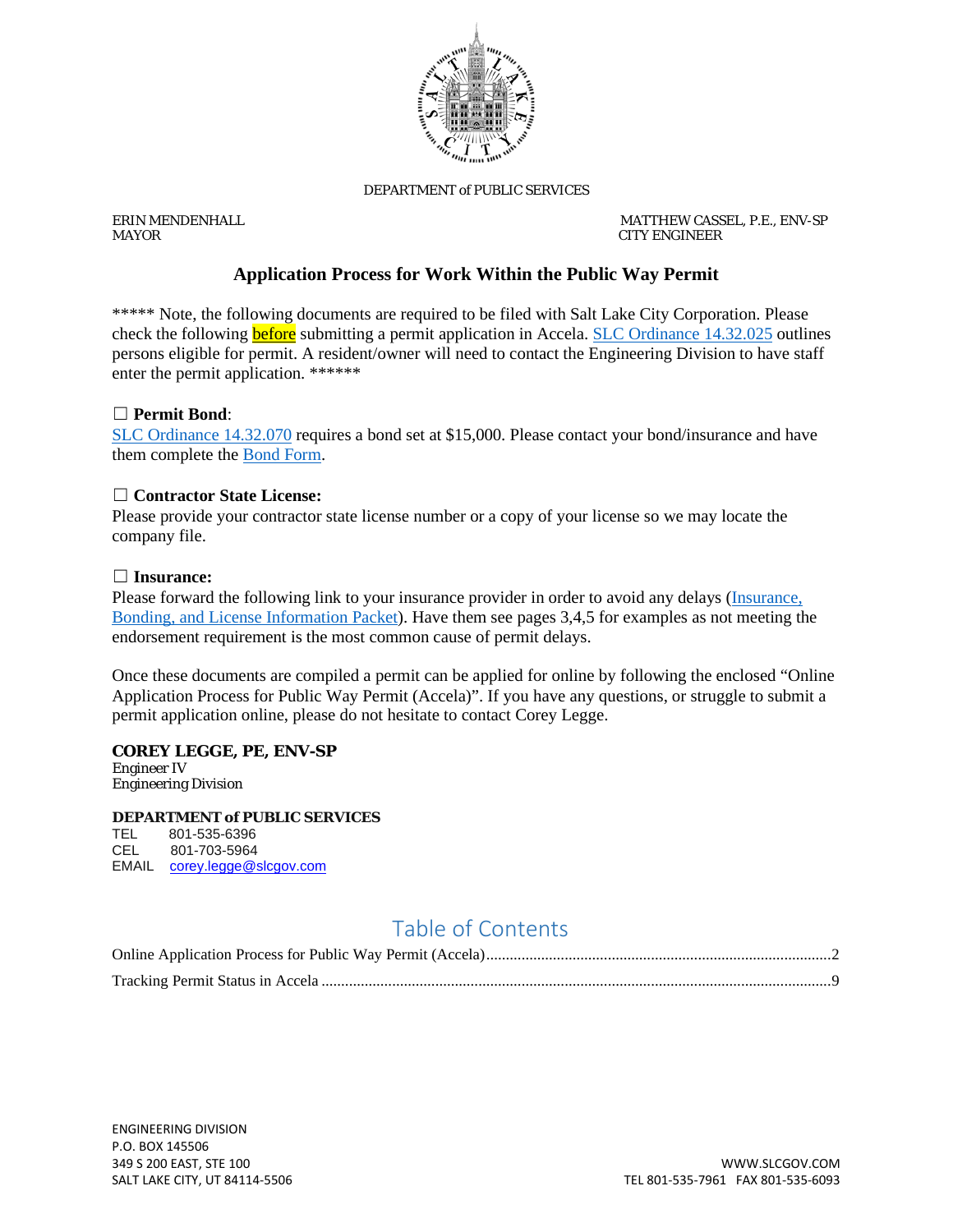# <span id="page-1-0"></span>Online Application Process for Public Way Permit (Accela)

\*\* Note, the Citizen Access Portal uses pop-ups. If you have a pop-up blocker active, please disable it.\*\*

1. Navigate to Citizen Access Portal (<https://citizenportal.slcgov.com/Citizen/Default.aspx> ). Log in or if you do not have an account click the "Register for Account" link.

| A https://citizenportal.slcgov.com/Citizen/Default.aspx                                                                                                                       |                                                                                                                                                                                                                                                                                                       |                                                                                                            | 日☆ | 塩 |
|-------------------------------------------------------------------------------------------------------------------------------------------------------------------------------|-------------------------------------------------------------------------------------------------------------------------------------------------------------------------------------------------------------------------------------------------------------------------------------------------------|------------------------------------------------------------------------------------------------------------|----|---|
|                                                                                                                                                                               | <b>Citizen Access Portal</b><br>$\blacksquare$ Announcements $\blacksquare$ The Accessibility Support $\Theta$                                                                                                                                                                                        | <b>B</b><br><b>B</b> Login                                                                                 |    |   |
| Home<br><b>Advanced Search</b>                                                                                                                                                | Building Business License Civil Enforcement Engineering Events Fire Fix the Bricks Planning Real Estate Services more =                                                                                                                                                                               | O W<br>Search.                                                                                             |    |   |
| Welcome to Salt Lake City Citizen Access Portal<br>here.                                                                                                                      | To Schedule/Reschedule/Cancel inspections, looking up permit details using mobile version, please click                                                                                                                                                                                               | Login<br><b>Email Address:</b>                                                                             |    |   |
| and their associated processes, and fees required.<br>What would you like to do today?<br>Select one of the areas below to locate an existing application by City Department: | OpenCounter is a new online tool for business development. This guide makes it easier for applicants to find permit and zoning requirements for<br>their business. In OpenCounter. Salt Lake City customers can now easily learn where different use types are permitted, details on all City permits | Password.<br>Login »                                                                                       |    |   |
| Building                                                                                                                                                                      | <b>Business License</b>                                                                                                                                                                                                                                                                               | Remember me on this computer<br>The torpolitan my possibled<br>Name Lineard, Registrate for the design att |    |   |
| Q Check/Research Permits                                                                                                                                                      | Q <sub>Check/Renew Licenses</sub>                                                                                                                                                                                                                                                                     |                                                                                                            |    |   |
| Schedule an Inspection                                                                                                                                                        | Schedule an Impection                                                                                                                                                                                                                                                                                 |                                                                                                            |    |   |
| <b>Civil Enforcement</b>                                                                                                                                                      | Engineering                                                                                                                                                                                                                                                                                           |                                                                                                            |    |   |
| Q <sub>Check/Research Permits</sub>                                                                                                                                           | Q. Check/Research Permits                                                                                                                                                                                                                                                                             |                                                                                                            |    |   |
| Schedule an impection                                                                                                                                                         |                                                                                                                                                                                                                                                                                                       | le thopechism sums MY<br>Walking Herrich Application Indications                                           |    |   |
| <b>Events</b>                                                                                                                                                                 | Fire                                                                                                                                                                                                                                                                                                  | <b>My Perry Married</b>                                                                                    |    |   |
| Q Check/Pay Event Application                                                                                                                                                 | Q <sub>Check/Research Permits</sub>                                                                                                                                                                                                                                                                   | Other Cornel Rig                                                                                           |    |   |
|                                                                                                                                                                               | Schedule an Inspection                                                                                                                                                                                                                                                                                |                                                                                                            |    |   |

2. Once you have logged in, navigate to the "Engineering" tab.

|                                                                                      | <b>月</b> Announcements 日 Logged in as: Corey Legge 三 Collections (0) 日 Cart (0) 目 Receipt/Reports (2) $\sim$ 日 Account Management 日 Logout |                       | <b>Citizen Access Portal</b>      |                                                          |                         |
|--------------------------------------------------------------------------------------|--------------------------------------------------------------------------------------------------------------------------------------------|-----------------------|-----------------------------------|----------------------------------------------------------|-------------------------|
| <b>Building</b><br><b>Business License</b><br>Home<br>Dashboard<br><b>My Records</b> | <b>Civil Enforcement</b><br><b>Engineering</b><br><b>Advanced Search</b><br><b>My Account</b>                                              | Events<br><b>Fire</b> | <b>Fix the Bricks</b><br>Planning | Search.<br><b>Real Estate Services</b><br>more $\mathbf$ | $\alpha$ -              |
| Hello, Corey Legge                                                                   |                                                                                                                                            |                       |                                   |                                                          |                         |
| Saved In Cart (0)                                                                    |                                                                                                                                            | <b>View Cart</b>      | My Collection (0)                 |                                                          | <b>View Collections</b> |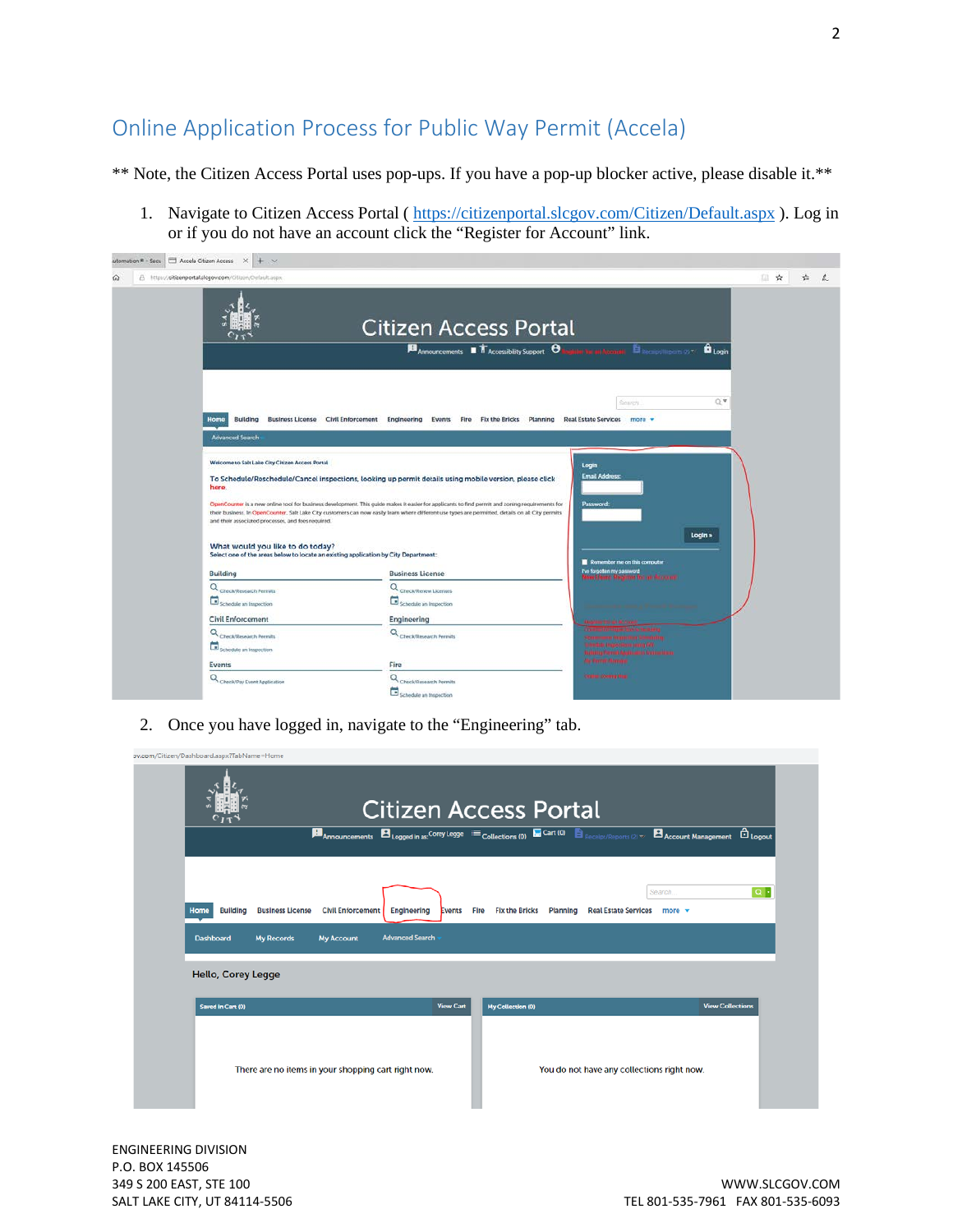### 3. Click "Apply for a Permit"

|                           |                                            |                          |                                     |                               | $\blacksquare_{\text{Announcements}} \blacksquare_{\text{Logged in as}} \text{Corey legs: } \equiv_{\text{Collections (0)}} \blacksquare_{\text{Cart (0)}} \blacksquare_{\text{Recipt/Reports (3)} \blacktriangledown} \blacksquare_{\text{Account Management}} \enspace \textcircled{1}_{\text{Logout}}$ |                           |                    |
|---------------------------|--------------------------------------------|--------------------------|-------------------------------------|-------------------------------|-----------------------------------------------------------------------------------------------------------------------------------------------------------------------------------------------------------------------------------------------------------------------------------------------------------|---------------------------|--------------------|
|                           |                                            |                          |                                     |                               |                                                                                                                                                                                                                                                                                                           |                           |                    |
|                           |                                            |                          |                                     |                               |                                                                                                                                                                                                                                                                                                           |                           |                    |
|                           |                                            |                          |                                     |                               |                                                                                                                                                                                                                                                                                                           | Search.                   | $\boxed{\alpha}$ . |
| <b>Building</b><br>Home   | <b>Business License</b>                    | <b>Civil Enforcement</b> | <b>Engineering</b><br><b>Events</b> | Fire<br><b>Fix the Bricks</b> | <b>Planning</b><br><b>Real Estate Services</b>                                                                                                                                                                                                                                                            | more $\blacktriangledown$ |                    |
|                           |                                            |                          |                                     |                               |                                                                                                                                                                                                                                                                                                           |                           |                    |
| <b>Records</b>            |                                            |                          |                                     |                               |                                                                                                                                                                                                                                                                                                           |                           |                    |
| Showing 0-0 of 0          |                                            |                          |                                     |                               |                                                                                                                                                                                                                                                                                                           |                           |                    |
| Date<br>No records found. | <b>Permit Number</b><br><b>Permit Type</b> |                          | <b>Description</b>                  | <b>Project Name</b>           | <b>Address</b>                                                                                                                                                                                                                                                                                            | <b>Status</b>             | <b>Action</b>      |

4. Check the box that reads "I have read and accepted the above terms". You really should read it. Then click "Continue Application".

| <b>Building</b><br>Home                 | <b>Business License</b>                                                                                                                                                                                                                                                                                              | <b>Civil Enforcement</b> | <b>Engineering</b> | <b>Events</b> | Fire | <b>Fix the Bricks</b> | <b>Planning</b> |
|-----------------------------------------|----------------------------------------------------------------------------------------------------------------------------------------------------------------------------------------------------------------------------------------------------------------------------------------------------------------------|--------------------------|--------------------|---------------|------|-----------------------|-----------------|
|                                         | <b>Check/Research Permits</b>                                                                                                                                                                                                                                                                                        | Apply for a Permit       |                    |               |      |                       |                 |
|                                         | <b>Salt Lake City Online Permit Application</b>                                                                                                                                                                                                                                                                      |                          |                    |               |      |                       |                 |
| of your home or office, 24-hours a day. | Welcome to City's Online Engineering Permitting System. Using this system you can submit and update information, pay fees, track the status of your a                                                                                                                                                                |                          |                    |               |      |                       |                 |
|                                         |                                                                                                                                                                                                                                                                                                                      |                          |                    |               |      |                       |                 |
|                                         |                                                                                                                                                                                                                                                                                                                      |                          |                    |               |      |                       |                 |
|                                         | This permit to work in the public way is subject to legally binding terms and conditions. Carefully read all of the application terms and conditions in thi<br>Engineering Disclaimer. Checking of the box is equivalent to your signature and indicates your acceptance of the terms and conditions herein and that |                          |                    |               |      |                       |                 |
|                                         |                                                                                                                                                                                                                                                                                                                      |                          |                    |               |      |                       |                 |
|                                         | Applying for a permit to work in the public way binds you to all existing rules and regulations of the Engineering Department.                                                                                                                                                                                       |                          |                    |               |      |                       |                 |
|                                         | Click on this link: ENGINEERING REGULATIONS to view the complete set of rules and regulations.<br>Click on this link: ENGINEERING CONDITIONS to view the Engineering conditions.                                                                                                                                     |                          |                    |               |      |                       |                 |
|                                         | Please "Allow Pop-ups from This Site" before proceeding. You must accept the General Disclaimer below before beginning your application                                                                                                                                                                              |                          |                    |               |      |                       |                 |
| <b>General Disclaimer</b>               |                                                                                                                                                                                                                                                                                                                      |                          |                    | $\triangle$   |      |                       |                 |
|                                         | While the City tried to keep its web information accurate and timely, the City does                                                                                                                                                                                                                                  |                          |                    |               |      |                       |                 |
|                                         | not warrant or make representations as to the functionality or condition of this                                                                                                                                                                                                                                     |                          |                    |               |      |                       |                 |
|                                         | website, its suitability for use, freedom from interruptions or from computer virus,<br>or non-infringement of proprietary rights. Web materials have been compiled from                                                                                                                                             |                          |                    |               |      |                       |                 |
|                                         | a variety of sources and may change without notice as a result of updates and                                                                                                                                                                                                                                        |                          |                    |               |      |                       |                 |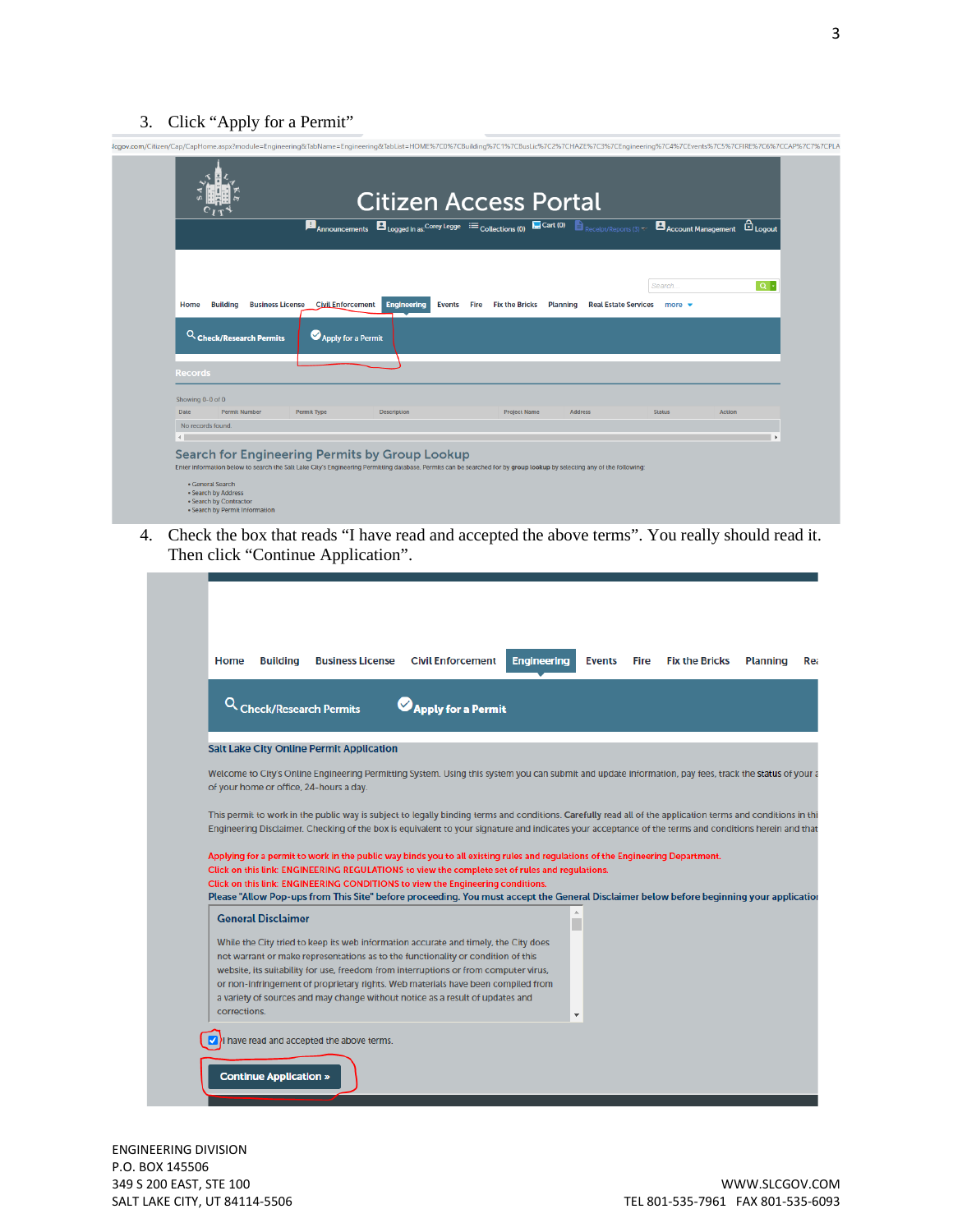5. "Step 1" Address: This address should be the physical address of the parcel you will be working at (usually the street address). Add the information and click "Search". Note, if the search is not successful it may be because the address is not recognized by the City. Use the following link ( *<https://slco.org/surveyor/mapping-and-gis/>* ) to find a nearby Certified Address and input that information.

| <b>Permit - Right of Way</b>                                    |                                                                                                                                                                                                                                                               |                                |                                                                                                                                                                                                                                                                                                                                                                                                                                                                                                                                                                                                |          |                               |
|-----------------------------------------------------------------|---------------------------------------------------------------------------------------------------------------------------------------------------------------------------------------------------------------------------------------------------------------|--------------------------------|------------------------------------------------------------------------------------------------------------------------------------------------------------------------------------------------------------------------------------------------------------------------------------------------------------------------------------------------------------------------------------------------------------------------------------------------------------------------------------------------------------------------------------------------------------------------------------------------|----------|-------------------------------|
| 1 Step 1                                                        | 2 Step 2                                                                                                                                                                                                                                                      | 3 Step 3                       | 4 Step 4                                                                                                                                                                                                                                                                                                                                                                                                                                                                                                                                                                                       | 5 Review | 6<br>$\overline{7}$           |
| Step 1: Step 1 > Work Location                                  |                                                                                                                                                                                                                                                               |                                |                                                                                                                                                                                                                                                                                                                                                                                                                                                                                                                                                                                                |          |                               |
| <b>Address</b>                                                  |                                                                                                                                                                                                                                                               |                                |                                                                                                                                                                                                                                                                                                                                                                                                                                                                                                                                                                                                |          | * indicates a required field. |
| * House Number:<br>റ                                            | A menu should appear with a few addresses to pick from or the parcel information will automatically fill below.<br>on the County GIS map: https://slco.org/surveyor/mapping-and-gis/ Type what you find ?in the same manner as described above.<br>Direction: | <b>Street Name:</b><br>$\odot$ | Please type the House Number (without any suffixes such as N, S, E, W) and the Street Name (also without a suffix such as st, ave, blvd, N, S, E, W). Leave all other fields blank and click 'Search.'<br>If nothing comes up, it is likely that the address you entered is not a Certified Address or address recognized by the city. To find a nearby Certified Address, look for an address or parcel number as seen<br>Make sure your work is occurring in Salt Lake City limits rather than one of the other municipalities within Salt Lake County such as Millcreek or South Salt Lake. |          |                               |
| 349<br>City:<br>Salt Lake City<br><b>Search</b><br><b>Clear</b> | s                                                                                                                                                                                                                                                             | 200 E                          |                                                                                                                                                                                                                                                                                                                                                                                                                                                                                                                                                                                                |          |                               |
| <b>Parcel</b>                                                   |                                                                                                                                                                                                                                                               |                                |                                                                                                                                                                                                                                                                                                                                                                                                                                                                                                                                                                                                |          |                               |
| * Parcel Number:                                                | Once you select a valid Salt Lake City address, the Parcel information will automatically fill. You will NOT be allowed to modify this information.<br><b>Legal Description:</b>                                                                              |                                |                                                                                                                                                                                                                                                                                                                                                                                                                                                                                                                                                                                                |          |                               |
| Subdivision:<br>--Select--                                      | <b>Parcel Area:</b><br>۰                                                                                                                                                                                                                                      | Lot:                           |                                                                                                                                                                                                                                                                                                                                                                                                                                                                                                                                                                                                |          |                               |
| <b>Search</b><br><b>Clear</b>                                   |                                                                                                                                                                                                                                                               |                                |                                                                                                                                                                                                                                                                                                                                                                                                                                                                                                                                                                                                |          |                               |
|                                                                 |                                                                                                                                                                                                                                                               |                                |                                                                                                                                                                                                                                                                                                                                                                                                                                                                                                                                                                                                |          |                               |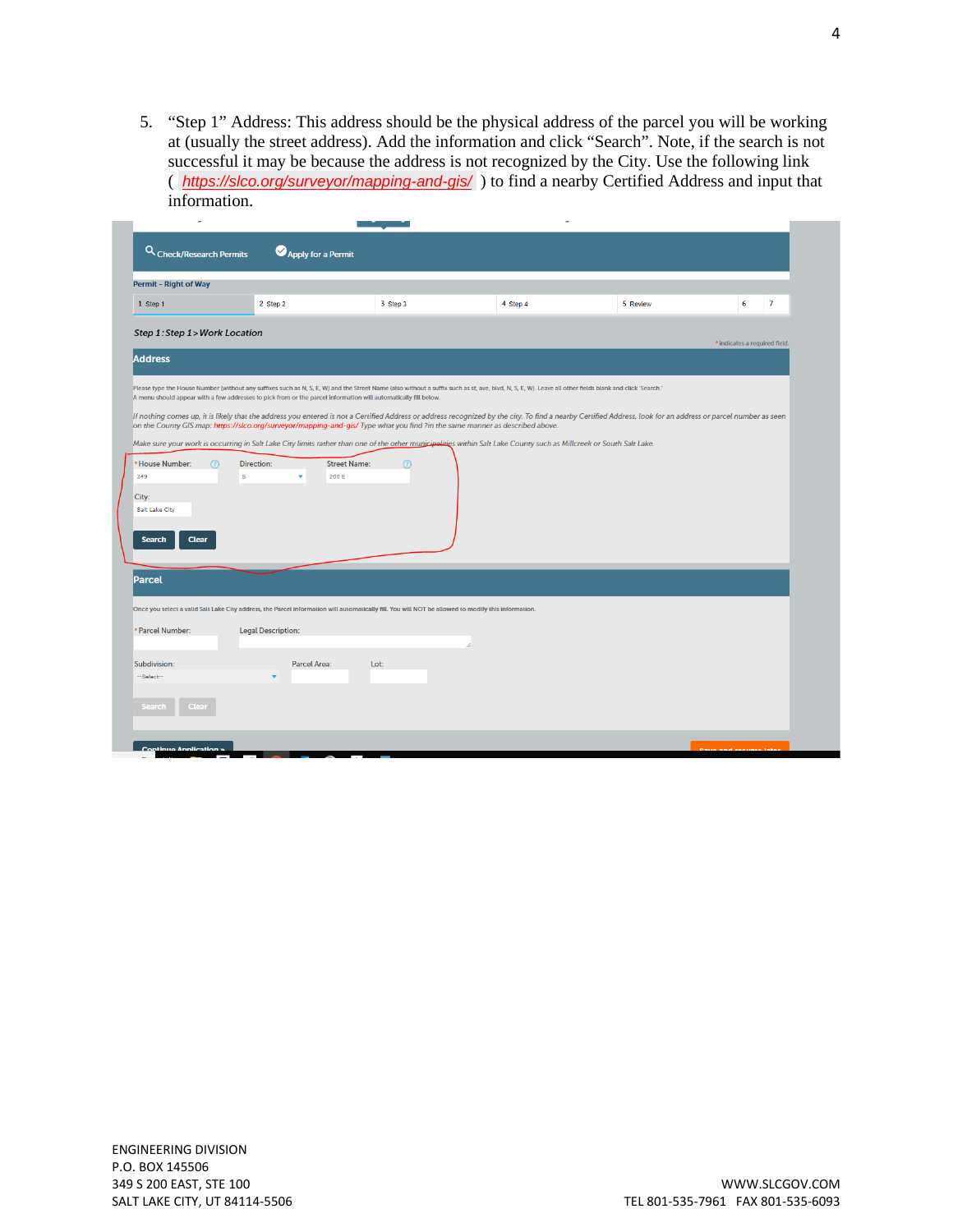6. A pop up will prompt you to select the parcel number.

| Permit - Right of Way                                                   |                                                                                     |              |             |                      |            |                       |                                |
|-------------------------------------------------------------------------|-------------------------------------------------------------------------------------|--------------|-------------|----------------------|------------|-----------------------|--------------------------------|
| 1 Step 1                                                                | 2 Step 2                                                                            | 3 Step 3     |             | 4 Step 4             |            | 5 Review              | 67                             |
| Step 1: Step 1 > Work Location                                          |                                                                                     |              |             |                      |            |                       |                                |
|                                                                         |                                                                                     |              |             |                      |            |                       | indicates a requirent field.   |
| Address                                                                 |                                                                                     |              |             |                      |            |                       |                                |
| Please type the House Number (with                                      | <b>Address Search Result List</b>                                                   |              |             |                      |            | $\times$              |                                |
| A menu should appear with a few edd                                     | <b>Addresses</b>                                                                    |              |             |                      |            |                       |                                |
| If nothing comes up, it is likely to<br>on the County GIS map: https:// | Showing 1-1 of 1                                                                    |              |             |                      |            |                       | tress or parcel number as seen |
| Make sure your work is occurring                                        | Address                                                                             |              | City        | State Zip            |            |                       |                                |
| <sup>*</sup> House Number:<br>349                                       | 349 S 200 E, Salt Lake City UT 84111-2811<br>$\odot$<br>$\left\vert 1\right\rangle$ |              |             | Salt Lake City<br>UT | 84111-2811 | $\ddot{\phantom{1}}$  |                                |
| City:                                                                   | <b>Associated Parcels</b>                                                           |              |             |                      |            |                       |                                |
| Saft Lake City                                                          | Showing 1-4 of 4                                                                    |              |             |                      |            |                       |                                |
| Search<br>Clear                                                         | Parcel Number                                                                       | Lot<br>Block | Subdivision |                      |            |                       |                                |
|                                                                         | 16-06-326-004-0000<br>$\bigcirc$                                                    |              |             |                      |            |                       |                                |
|                                                                         | 16-06-326-004-2000<br>O                                                             |              |             |                      |            |                       |                                |
| Parcel                                                                  | 16-06-326-004-6001<br>O<br>16-06-326-020-0000                                       |              |             |                      |            |                       |                                |
| Ohce you select a valid Salt Lake City                                  | Ο<br>$\leftarrow$                                                                   |              |             |                      |            | $\blacktriangleright$ |                                |
| Parcel Number:                                                          | <b>Select</b><br>Cancel                                                             |              |             |                      |            |                       |                                |
|                                                                         |                                                                                     |              |             |                      |            |                       |                                |
| Subdivision:                                                            | Parcel Area:                                                                        | Lot          |             |                      |            |                       |                                |
| $-5$ elect $-$                                                          |                                                                                     |              |             |                      |            |                       |                                |

7. Once a parcel number is selected, the pop up will load the "Associated Owners Information" automatically. Click "Select" to move forward.

| nit - Right of Way                                              |                                                                        |                                      |                                    |                                 |                       |                          |
|-----------------------------------------------------------------|------------------------------------------------------------------------|--------------------------------------|------------------------------------|---------------------------------|-----------------------|--------------------------|
| Step 1                                                          | 2 Step 2                                                               | 3 Step 3                             |                                    | 4 Step 4                        | 5 Review              | 6                        |
| p 1:Step 1> Work Location                                       |                                                                        |                                      |                                    |                                 |                       |                          |
|                                                                 | <b>Address Search Result List</b>                                      |                                      |                                    |                                 | ×                     | Indicates a pitch        |
| dress                                                           |                                                                        |                                      | en y                               |                                 | $\Delta$              |                          |
| type the Route Number (with:<br>wi should appear with a few add | 349 S 200 E, Salt Lake City UT 84111-2811<br>$\odot$<br>4 <sup>1</sup> |                                      |                                    | Salt Lake City UT<br>84111-2811 | $\blacktriangleright$ |                          |
| thing comes up, it is likely to<br>he County GIS map: https://  | <b>Associated Parcels</b>                                              |                                      |                                    |                                 |                       | dress or parcel number a |
| e sure your work is accurrin                                    | Showing 1-4 of 4                                                       |                                      |                                    |                                 |                       |                          |
| use Number.                                                     | <b>Parcel Number</b>                                                   | Lot<br><b>Block</b>                  | Subdivision                        |                                 |                       |                          |
|                                                                 | 16-06-326-004-0000<br>$\bullet$                                        |                                      |                                    |                                 |                       |                          |
|                                                                 | 16-06-326-004-2000<br>$\subset$                                        |                                      |                                    |                                 |                       |                          |
|                                                                 | 16-06-326-004-6001<br>C                                                |                                      |                                    |                                 |                       |                          |
| Lake City                                                       | 16-06-326-020-0000<br>∩                                                |                                      |                                    |                                 |                       |                          |
|                                                                 | $\left  4 \right $                                                     |                                      |                                    |                                 | $\blacktriangleright$ |                          |
| arch<br>Clear                                                   | <b>Associated Owners</b>                                               |                                      |                                    |                                 |                       |                          |
| sel                                                             | Showing 1-1 of 1                                                       |                                      |                                    |                                 |                       |                          |
|                                                                 | Name                                                                   |                                      | Address                            |                                 |                       |                          |
| you select a valid Salt Lake City.                              | $\bullet$<br><b>LAKE CITY</b>                                          | MUNICIPAL BUILDING AUTHORITY OF SALT | 451 S STATE #245 SLC UT 84111-3102 |                                 |                       |                          |
| rcel Number.                                                    | $\left\langle 1 \right\rangle$<br><b>Select</b><br>ancet               |                                      |                                    |                                 | $\rightarrow$         |                          |
| division                                                        |                                                                        |                                      |                                    |                                 |                       |                          |
| $L_{\text{C}}$                                                  |                                                                        |                                      |                                    |                                 |                       |                          |
|                                                                 |                                                                        |                                      |                                    |                                 |                       |                          |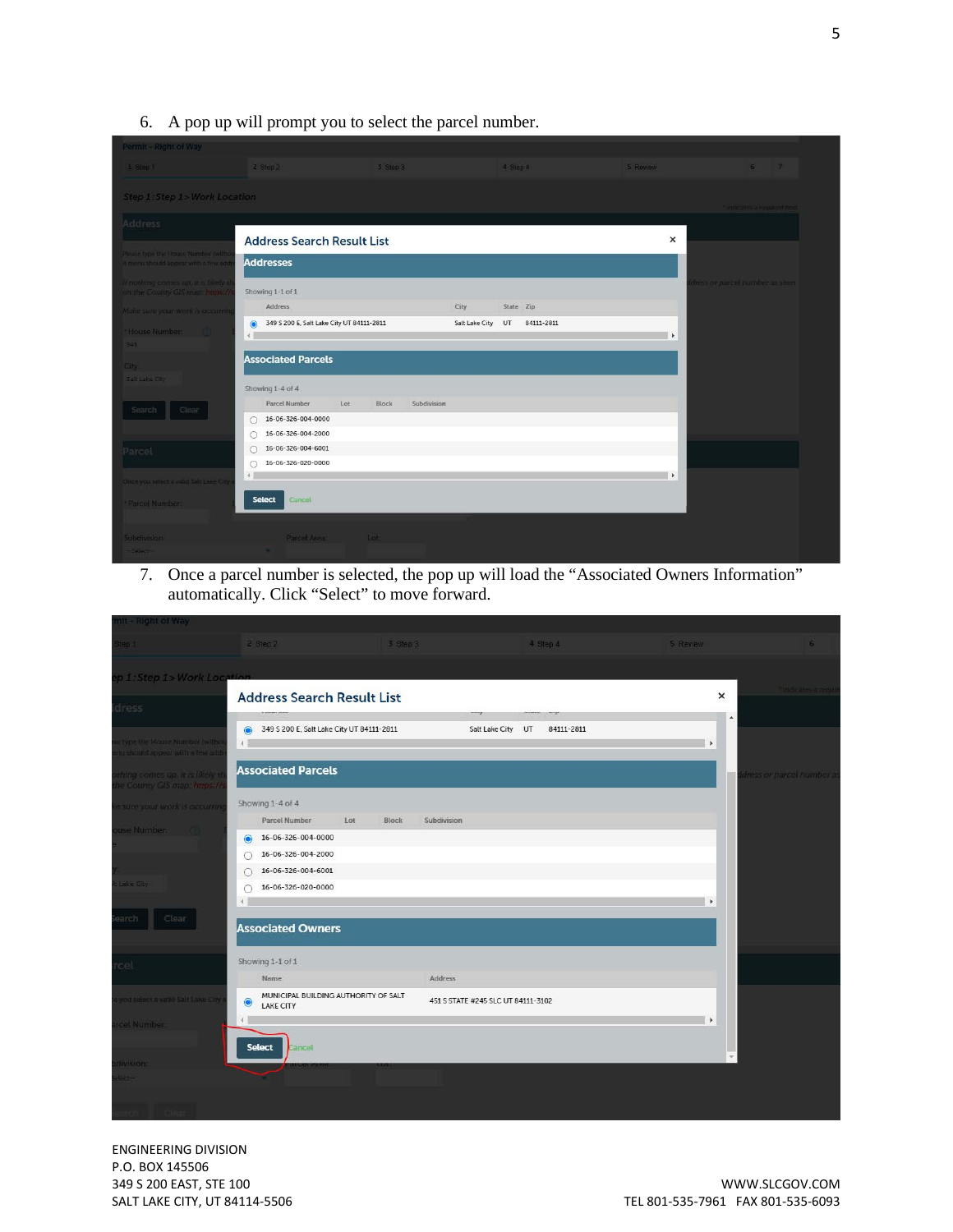8. Click "Continue Application".



9. "Step 2" Contacts: Your account will save contacts from previous applications. Select "Add New" if you are needing to add a professional to the account.

|                              | Q Check/Research Permits<br>Apply for a Permit                                                                                                                                                                               |          |          |                                                                                                                                                                                                                                |                               |
|------------------------------|------------------------------------------------------------------------------------------------------------------------------------------------------------------------------------------------------------------------------|----------|----------|--------------------------------------------------------------------------------------------------------------------------------------------------------------------------------------------------------------------------------|-------------------------------|
| <b>Permit - Right of Way</b> |                                                                                                                                                                                                                              |          |          |                                                                                                                                                                                                                                |                               |
| 1 Step 1                     | 2 Step 2                                                                                                                                                                                                                     | 3 Step 3 | 4 Step 4 | 5 Review                                                                                                                                                                                                                       | $\overline{7}$<br>6           |
| Step 2: Step 2 > Contacts    |                                                                                                                                                                                                                              |          |          |                                                                                                                                                                                                                                |                               |
|                              |                                                                                                                                                                                                                              |          |          |                                                                                                                                                                                                                                | * indicates a required field. |
| <b>Applicant</b>             |                                                                                                                                                                                                                              |          |          |                                                                                                                                                                                                                                |                               |
|                              |                                                                                                                                                                                                                              |          |          |                                                                                                                                                                                                                                |                               |
|                              |                                                                                                                                                                                                                              |          |          |                                                                                                                                                                                                                                |                               |
|                              | To add a new contact, click the Add Contact link. To edit a contact, click the link next to a contact name                                                                                                                   |          |          |                                                                                                                                                                                                                                |                               |
| <b>Select from Account</b>   | <b>Add New</b>                                                                                                                                                                                                               |          |          |                                                                                                                                                                                                                                |                               |
|                              |                                                                                                                                                                                                                              |          |          |                                                                                                                                                                                                                                |                               |
| <b>Licensed Professional</b> |                                                                                                                                                                                                                              |          |          |                                                                                                                                                                                                                                |                               |
|                              |                                                                                                                                                                                                                              |          |          |                                                                                                                                                                                                                                |                               |
|                              |                                                                                                                                                                                                                              |          |          | When you click 'Look Up,' type in the 'Name of Business:' field your company's name EXACTLY as it appears on your Utah State Contractor's License. Pay particular attention to spacing and periods within acronyms such as: AB |                               |
| vs A B C vs A. B. C.         | After filling in the 'Name of Business;' field with your company name, leave all other fields blank and click 'Search'<br>You should be presented with a menu that shows your license number, select it and press 'Continue' |          |          |                                                                                                                                                                                                                                |                               |
|                              |                                                                                                                                                                                                                              |          |          |                                                                                                                                                                                                                                |                               |
|                              |                                                                                                                                                                                                                              |          |          |                                                                                                                                                                                                                                |                               |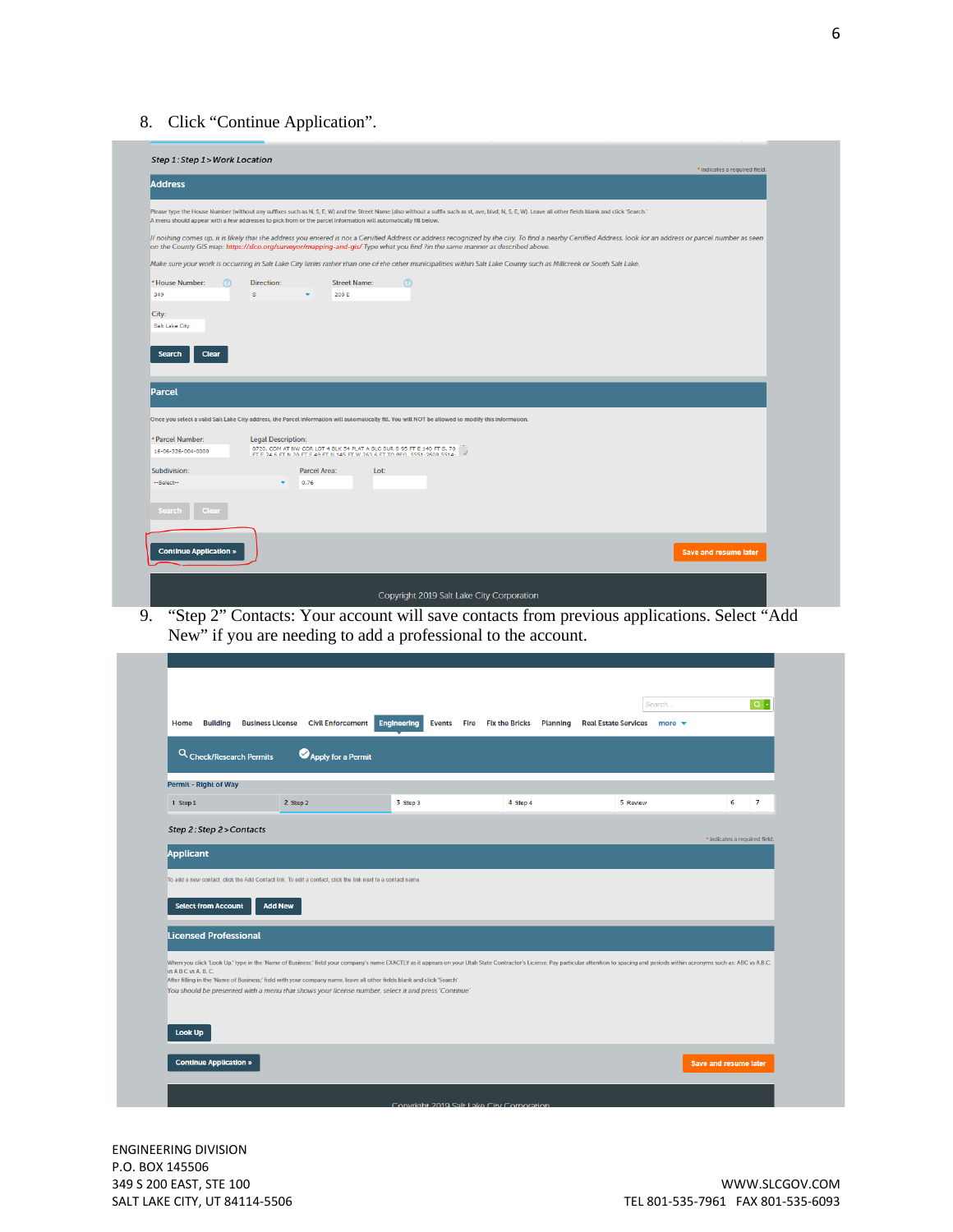- 10. A Licensed Professional will need to be looked up. Searching by "License Number" or "Business Name" will generate results. Scroll down and click "Look Up".
- 11. Click "Continue Application"

| Permit - Right of Way         |                                                                                                            |                                                                                                                                                                                                                                |          |          |                               |
|-------------------------------|------------------------------------------------------------------------------------------------------------|--------------------------------------------------------------------------------------------------------------------------------------------------------------------------------------------------------------------------------|----------|----------|-------------------------------|
| $1$ Step $1$                  | 2 Step 2                                                                                                   | $3$ Step $3$                                                                                                                                                                                                                   | 4 Step 4 | 5 Review | 6                             |
| Step 2: Step 2 > Contacts     |                                                                                                            |                                                                                                                                                                                                                                |          |          | + indicates a required field. |
| <b>Applicant</b>              |                                                                                                            |                                                                                                                                                                                                                                |          |          |                               |
|                               | To add a new coolact, click the Add Contact link. To add a contact, click the link next to a contact name. |                                                                                                                                                                                                                                |          |          |                               |
| Corey Legge<br>Home phone:    |                                                                                                            |                                                                                                                                                                                                                                |          |          |                               |
| Mobilis Phone:<br>Work Phone: |                                                                                                            |                                                                                                                                                                                                                                |          |          |                               |
| Fax:                          |                                                                                                            |                                                                                                                                                                                                                                |          |          |                               |
| Edit Remove                   |                                                                                                            |                                                                                                                                                                                                                                |          |          |                               |
|                               |                                                                                                            |                                                                                                                                                                                                                                |          |          |                               |
| <b>Licensed Professional</b>  |                                                                                                            |                                                                                                                                                                                                                                |          |          |                               |
|                               |                                                                                                            | When you click 'Look Up,' type in the 'Name of Business' field your company's name EXACTLY as it appears on your Utah State Contractor's License. Pay particular attention to spocing and periods within acronyms such as: ABC |          |          |                               |
| WASCWARC                      |                                                                                                            | After filling in the 'Name of Business,' field with your company name, buyer all other fields blank and click "Search"                                                                                                         |          |          |                               |
|                               |                                                                                                            | You should be presented with a menu that shows your license number, select it and press 'Continue'                                                                                                                             |          |          |                               |
|                               |                                                                                                            |                                                                                                                                                                                                                                |          |          |                               |
|                               |                                                                                                            |                                                                                                                                                                                                                                |          |          |                               |
|                               |                                                                                                            |                                                                                                                                                                                                                                |          |          |                               |
|                               |                                                                                                            |                                                                                                                                                                                                                                |          |          |                               |
|                               |                                                                                                            |                                                                                                                                                                                                                                |          |          |                               |
| <b>Continue Application »</b> |                                                                                                            |                                                                                                                                                                                                                                |          |          | Save and resume later         |

12. "Step 3" Application Details: See image below. Once complete click "Continue Application".

| 1 Step 1    |                                       | Got it                           | <b>Remind me later</b> | 3 Step 3                                                                                                                    | 4 Step 4 |                                                                                          | 5 Review | 6 | $\overline{\phantom{a}}$                    |
|-------------|---------------------------------------|----------------------------------|------------------------|-----------------------------------------------------------------------------------------------------------------------------|----------|------------------------------------------------------------------------------------------|----------|---|---------------------------------------------|
|             |                                       |                                  |                        |                                                                                                                             |          |                                                                                          |          |   |                                             |
|             | Step 3: Step 3> Application Details   |                                  |                        |                                                                                                                             |          |                                                                                          |          |   | Work Begin/est. completion date.            |
|             | <b>Engineering Detail</b>             |                                  |                        |                                                                                                                             |          |                                                                                          |          |   | This will help determine the fee            |
| Engineering |                                       |                                  |                        | Please provide information for each red asterik. Not completing these will result in a delay of approval of your appleation |          |                                                                                          | amount.  |   |                                             |
|             | * Work Begin Date:                    | 亜                                |                        |                                                                                                                             |          |                                                                                          |          |   |                                             |
|             | *Est Compl Date:                      |                                  |                        |                                                                                                                             |          |                                                                                          |          |   | Barricade Manual Figure Number: This        |
|             | *Dumpster Only:<br>○Yes ○ No          |                                  |                        |                                                                                                                             |          |                                                                                          |          |   | will be obtained from the plan associated   |
| 'Drawings:  | ○Yes ○ No                             |                                  |                        |                                                                                                                             |          | with the traffic control permit (TRN                                                     |          |   |                                             |
| Work Type:  | -Salactivi                            |                                  |                        |                                                                                                                             |          |                                                                                          |          |   | permit number). If a traffic control permit |
|             | * Barricade Manual<br>Figure Number:  |                                  |                        |                                                                                                                             |          | is not required insert "N/A"                                                             |          |   |                                             |
| Attached:   | ™ Traffic Control Plan ( ) Yes ( ) No |                                  |                        |                                                                                                                             |          |                                                                                          |          |   |                                             |
| Work:       | *Description of<br>Example:           | Number of potholes and bore pits |                        |                                                                                                                             |          |                                                                                          |          |   |                                             |
|             |                                       |                                  |                        |                                                                                                                             |          | Field Contact/Number is for a 24 hour                                                    |          |   |                                             |
|             | spell check                           |                                  |                        |                                                                                                                             |          | contact in case of an emergency.                                                         |          |   |                                             |
|             | Field Contact Name:                   |                                  |                        |                                                                                                                             |          |                                                                                          |          |   |                                             |
| Number:     | * Field Contact Phone                 |                                  |                        |                                                                                                                             |          |                                                                                          |          |   |                                             |
| Number:     | * Traffic Permit<br>(7)               |                                  |                        |                                                                                                                             |          |                                                                                          |          |   |                                             |
| Linear:     | Yes & No                              |                                  |                        |                                                                                                                             |          | Traffic Permit Number (TRN). If a traffic<br>control permit is not required insert "N/A" |          |   |                                             |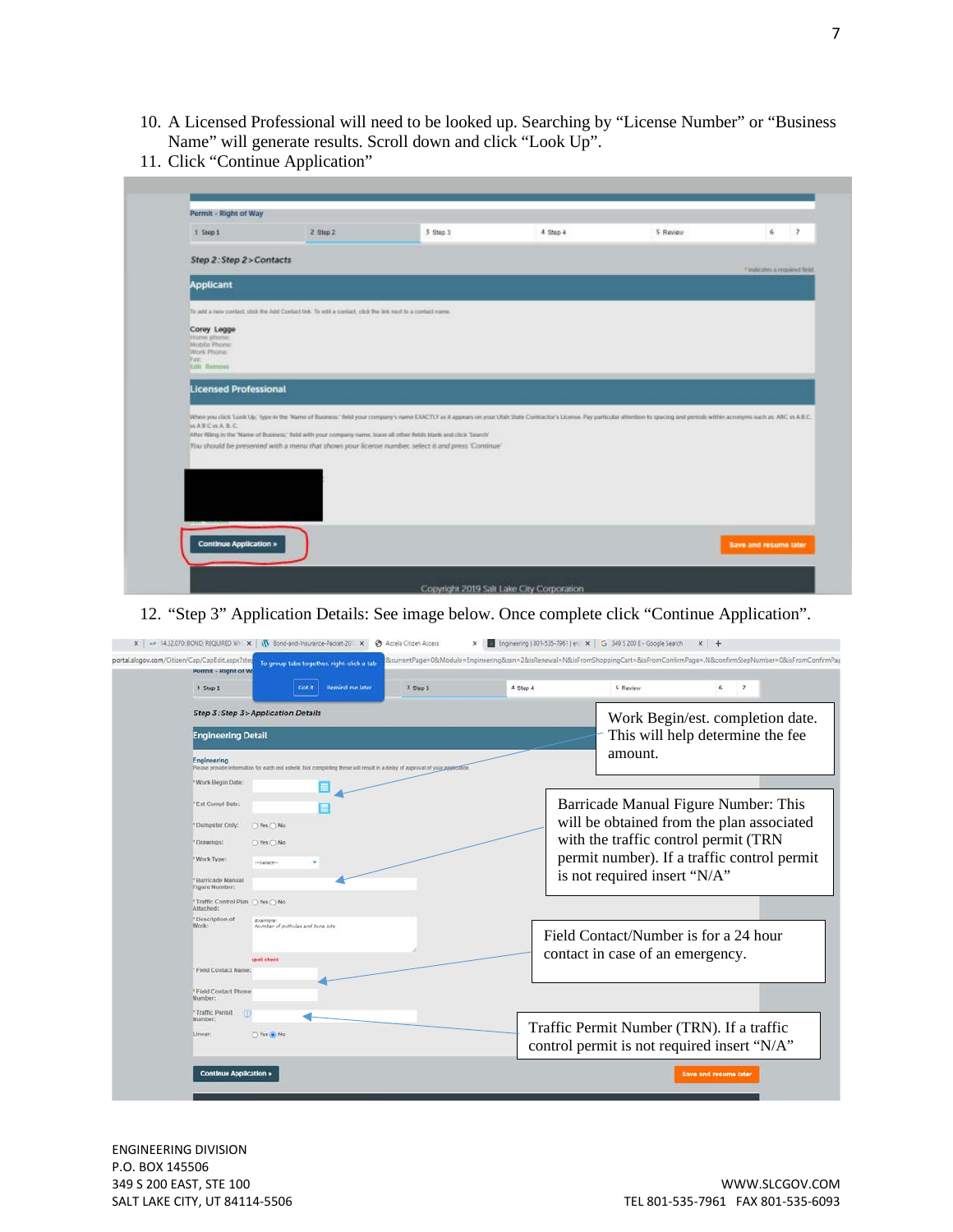- 13. "Step 4" Attachments: Your account will save Attachments from previous applications. Click "Add" to upload new attachments pertaining to the current application. Common/necessary attachments include certificate of insurance, bond, site plan, email approval for traffic control permit, email approval for public utilities, ect. Note, attachments are not required to submit the application. However, uploading all attachments at this time will help to avoid any delays. Once the attachments are uploaded click "Continue Application".
- 14. "Step 5" Review: Review the application information and verify it is accurate. Scroll down and click "Continue Application" to move forward.

| Building<br>Home                                                     | <b>Business License</b> | <b>Civil Enforcement</b> | <b>Engineering</b><br>Events<br>Fire | <b>Fix the Bricks</b><br>Planning | <b>Real Estate Services</b><br>$more -$                                                                                                                                                                                        |                               |
|----------------------------------------------------------------------|-------------------------|--------------------------|--------------------------------------|-----------------------------------|--------------------------------------------------------------------------------------------------------------------------------------------------------------------------------------------------------------------------------|-------------------------------|
| Q Check/Research Permits                                             |                         | Apply for a Permit       |                                      |                                   |                                                                                                                                                                                                                                |                               |
| Permit - Right of Way                                                |                         |                          |                                      |                                   |                                                                                                                                                                                                                                |                               |
| 2 Step 2                                                             |                         | 3 Step 3                 | 4 Step 4                             | 5 Review                          | 6 Pay Fees                                                                                                                                                                                                                     | $\overline{7}$                |
| Step 4: Step 4 > Attachments<br><b>Attachment</b>                    |                         |                          |                                      |                                   |                                                                                                                                                                                                                                | * indicates a required field. |
|                                                                      |                         |                          |                                      |                                   | ade; adp; bat; chm; cmd; com; cpt; exe; heic; heif; hta; htm; htm; htm; ins; lar; java; java; jre; js; jac; lib; lnic; mdc; mht; mhtml; msc; msp; mnt; php; pif; scr; sct; shb; sys; vb; vbe; vbs; vxd; wsc; wst; vbs in all a |                               |
|                                                                      | Type                    | Size:                    | Latest Update                        | Action                            |                                                                                                                                                                                                                                |                               |
| The maximum file size allowed is 25 MB.<br>Name<br>No records found. |                         |                          |                                      |                                   |                                                                                                                                                                                                                                |                               |
|                                                                      |                         |                          |                                      |                                   |                                                                                                                                                                                                                                | ٠                             |
| <b>Select from Account</b>                                           | Add                     |                          |                                      |                                   |                                                                                                                                                                                                                                |                               |

15. "Step 6" Pay Fees: At this point the permit application has been successfully submitted. The permit number is shown in red print. The application is now in staff's review queue. For information on payment and permit issuance please refer to the next section for "Tracking Permit Status in Accela".

| Building<br><b>Business License</b><br>Home | <b>Civil Enforcement</b><br><b>Engineering</b>                                                                                         | Fire<br><b>Fix the Bricks</b><br>Events | Planning | Search.<br><b>Real Estate Services</b><br>$more -$ | $ a $ . |
|---------------------------------------------|----------------------------------------------------------------------------------------------------------------------------------------|-----------------------------------------|----------|----------------------------------------------------|---------|
| Q Check/Research Permits                    | Apply for a Permit                                                                                                                     |                                         |          |                                                    |         |
| 1 Select item to pay 2 Payment              | 3 Receipt/Record                                                                                                                       |                                         |          |                                                    |         |
| Step 3: Receipt/Record Issuance             |                                                                                                                                        |                                         |          |                                                    |         |
| Receipt                                     | For #Chinck payment, please click on Receipt/Reports link on the top right corner then select Online EFT Receipt to print your receipt |                                         |          |                                                    |         |
|                                             | Your application(s) has been successfully submitted.<br>Please print your record(s) and retain a copy for your records.                |                                         |          |                                                    |         |
| <b>Print/View Record</b>                    |                                                                                                                                        |                                         |          |                                                    |         |
|                                             |                                                                                                                                        |                                         |          |                                                    |         |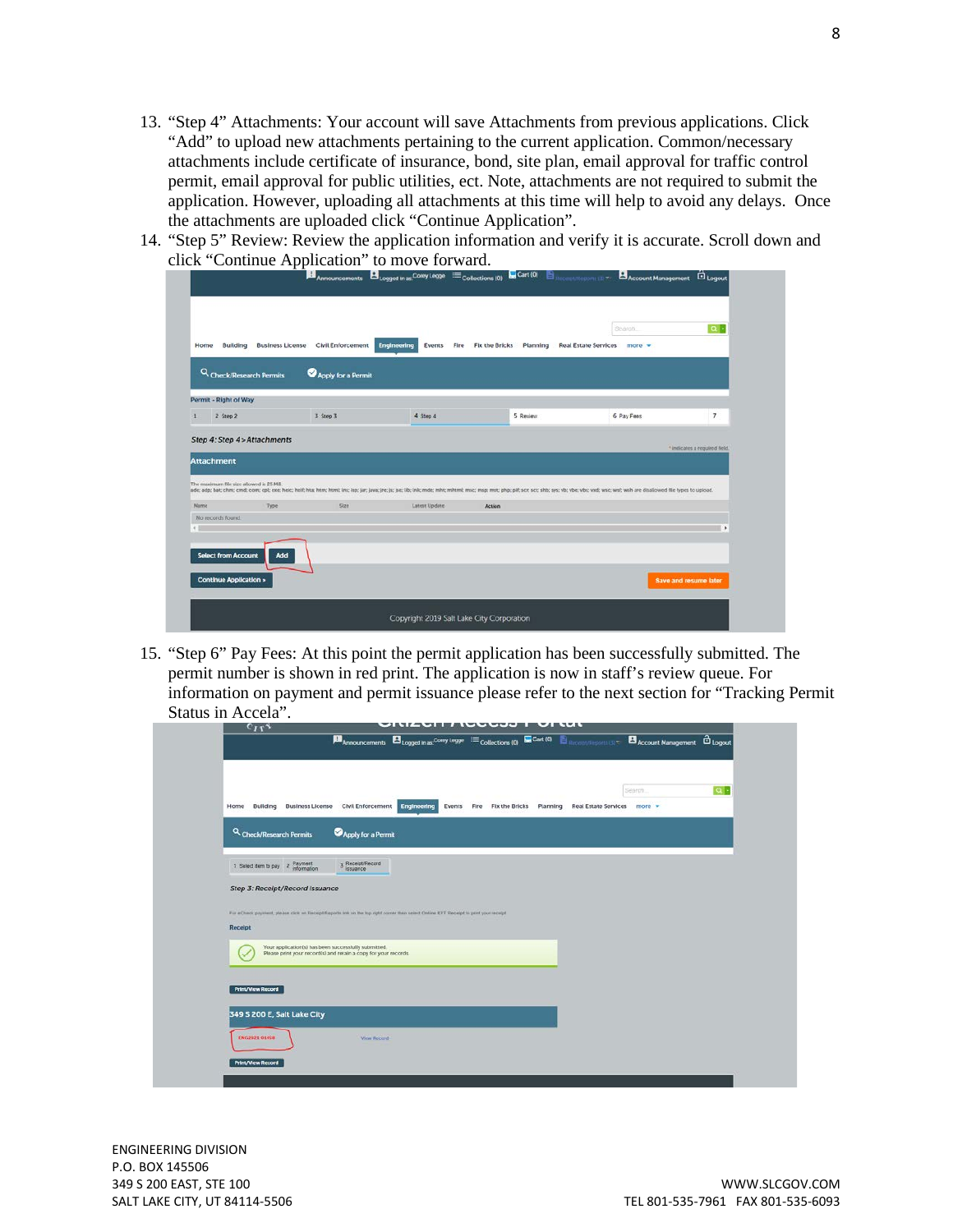## <span id="page-8-0"></span>Tracking Permit Status in Accela

\*\* Note, the Citizen Access Portal uses pop-ups. If you have a pop-up blocker active, please disable it.\*\*

1. Navigate to Citizen Access Portal (<https://citizenportal.slcgov.com/Citizen/Default.aspx> ). Log in or if you do not have an account click the "Register for Account" link.

| utomation * - Secu   Accela Citizen Access X + V                                                                        |                                                                                                                                                                                                                                                                                                       |                                                                           |    |   |
|-------------------------------------------------------------------------------------------------------------------------|-------------------------------------------------------------------------------------------------------------------------------------------------------------------------------------------------------------------------------------------------------------------------------------------------------|---------------------------------------------------------------------------|----|---|
| A https://citizenportal.slcgov.com/Citizen/Default.aspx                                                                 | <b>Citizen Access Portal</b>                                                                                                                                                                                                                                                                          |                                                                           | 一會 | ÷ |
|                                                                                                                         | Announcements <b>T</b> Accessibility Support <b>O</b>                                                                                                                                                                                                                                                 | <b>Burner Account Discovered Avenue</b><br><b>B</b> Login                 |    |   |
| Home                                                                                                                    | Building Business License Civil Enforcement Engineering Events Fire Fix the Bricks Planning Real Estate Services more =                                                                                                                                                                               | U.A<br>Search.                                                            |    |   |
| <b>Advanced Search</b>                                                                                                  |                                                                                                                                                                                                                                                                                                       |                                                                           |    |   |
| Welcome to Salt Lake City Citizen Access Portal<br>here.                                                                | To Schedule/Reschedule/Cancel inspections, looking up permit details using mobile version, please click                                                                                                                                                                                               | Login<br><b>Email Address:</b>                                            |    |   |
| and their associated processes, and fees required.                                                                      | OpenCounter is a new online tool for business development. This guide makes it easier for applicants to find permit and zoning requirements for<br>their business. In OpenCounter. Salt Lake City customers can now easily learn where different use types are permitted, details on all City permits | Password.                                                                 |    |   |
| What would you like to do today?<br>Select one of the areas below to locate an existing application by City Department: | <b>Business License</b>                                                                                                                                                                                                                                                                               | Login »<br>Remember me on this computer                                   |    |   |
| <b>Building</b><br>Q Check/Research Permits                                                                             | Q Check/Renew Licenses                                                                                                                                                                                                                                                                                | The forgotten my password<br>News Efforce: Registrate for any description |    |   |
| Schedule an Inspection                                                                                                  | Schedule an Inspection                                                                                                                                                                                                                                                                                |                                                                           |    |   |
| <b>Civil Enforcement</b>                                                                                                | Engineering                                                                                                                                                                                                                                                                                           |                                                                           |    |   |
| Q <sub>Check/Research Permits</sub><br>Schedule an impection                                                            | Q <sub>Check/Research Permits</sub>                                                                                                                                                                                                                                                                   | in date impection story off                                               |    |   |
| <b>Events</b>                                                                                                           | Fire                                                                                                                                                                                                                                                                                                  | <b>Walking Hermit Application follow time</b><br><b>My Perry Manufal</b>  |    |   |
| Q Check/Pay Event Application                                                                                           | Q <sub>Check/Research Permits</sub><br>Schedule an Inspection                                                                                                                                                                                                                                         | Online Conny Map                                                          |    |   |

2. Once you have logged in, navigate to the "Engineering" tab.

|                         |                                                     |                        |                       |                                   | <b>Announcements</b> $\mathbf{B}_{\text{Logged in as}}$ Corey Legge $:=$ Collections (0) $\blacksquare$ Cart (0) $\blacksquare$ Receipt/Reports (2) $\triangledown$ $\blacksquare$ Account Management | <b>El</b> Logout           |
|-------------------------|-----------------------------------------------------|------------------------|-----------------------|-----------------------------------|-------------------------------------------------------------------------------------------------------------------------------------------------------------------------------------------------------|----------------------------|
|                         |                                                     |                        |                       |                                   | Search.                                                                                                                                                                                               | $Q +$                      |
| <b>Building</b><br>Home | <b>Civil Enforcement</b><br><b>Business License</b> | <b>Engineering</b>     | <b>Fire</b><br>Events | <b>Fix the Bricks</b><br>Planning | <b>Real Estate Services</b>                                                                                                                                                                           | more $\mathbf{\mathbf{v}}$ |
| <b>Dashboard</b>        | <b>My Records</b><br><b>My Account</b>              | <b>Advanced Search</b> |                       |                                   |                                                                                                                                                                                                       |                            |
|                         |                                                     |                        |                       |                                   |                                                                                                                                                                                                       |                            |
| Hello, Corey Legge      |                                                     |                        |                       |                                   |                                                                                                                                                                                                       |                            |
|                         |                                                     |                        | <b>View Cart</b>      | My Collection (0)                 |                                                                                                                                                                                                       | <b>View Collections</b>    |